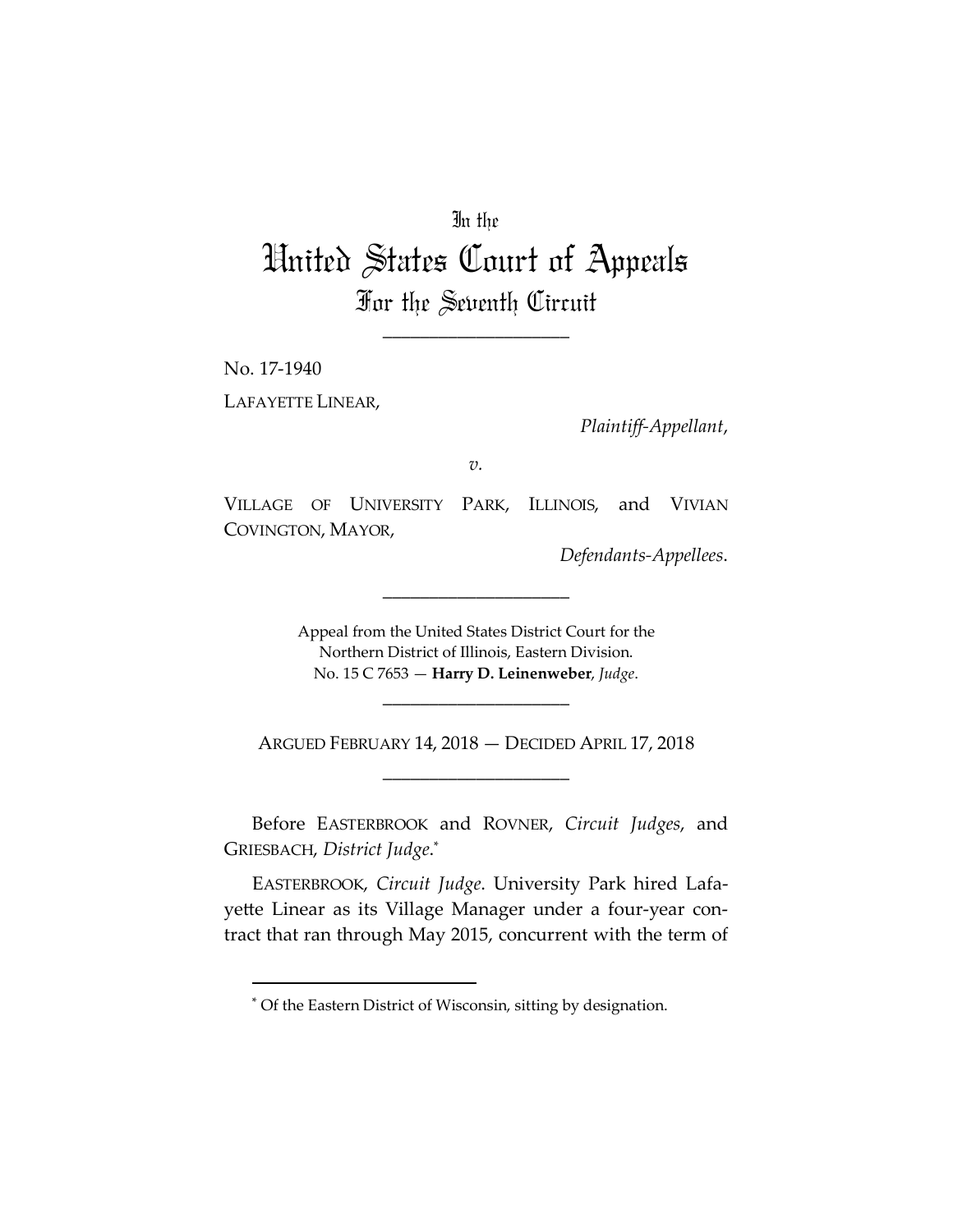the Village's Mayor. In October 2014 the Village extended Linear's contract for a year. But by spring 2015 relations between Linear and the Village's elected officials had soured. In April 2015 Mayor Covington was reelected, and her new term began in May. That month the Board of Trustees decided that Linear would no longer be Village Manager. His contract provides for six months' severance pay if the Board discharges him for any reason except criminality. But the Village has taken the position that the contract's extension was forbidden by Illinois law and that it owes Linear nothing, because his only valid term expired in May 2015.

Linear contends in this federal suit under 42 U.S.C. §1983 that the Board violated the Due Process Clause of the Fourteenth Amendment by not giving him a hearing before his discharge. The Village replies that he has not been discharged; it just declined to renew his contract—and Linear does not contend that he had a legitimate claim of entitlement to a renewal. Compare *Board of Regents v. Roth*, 408 U.S. 564 (1972), with *Perry v. Sindermann*, 408 U.S. 593 (1972). The district court decided that, as a matter of Illinois law, the extension past May 2015 was invalid. The judge understood 65 ILCS 5/3.1-30-5 and 5/8-1-7 to prohibit any contract for a village manager from lasting beyond the end of a mayor's term of office. As a result, the district court held, the Village did not deprive Linear of a property interest, and without a property interest he had no federal right to a hearing.

The parties' briefs debate the meaning of these two state statutes and whether other statutes (such as those giving the Village home-rule powers) create exceptions to them. But if the core dispute concerns state law, why is this case in federal court? Linear and the Village are citizens of Illinois; the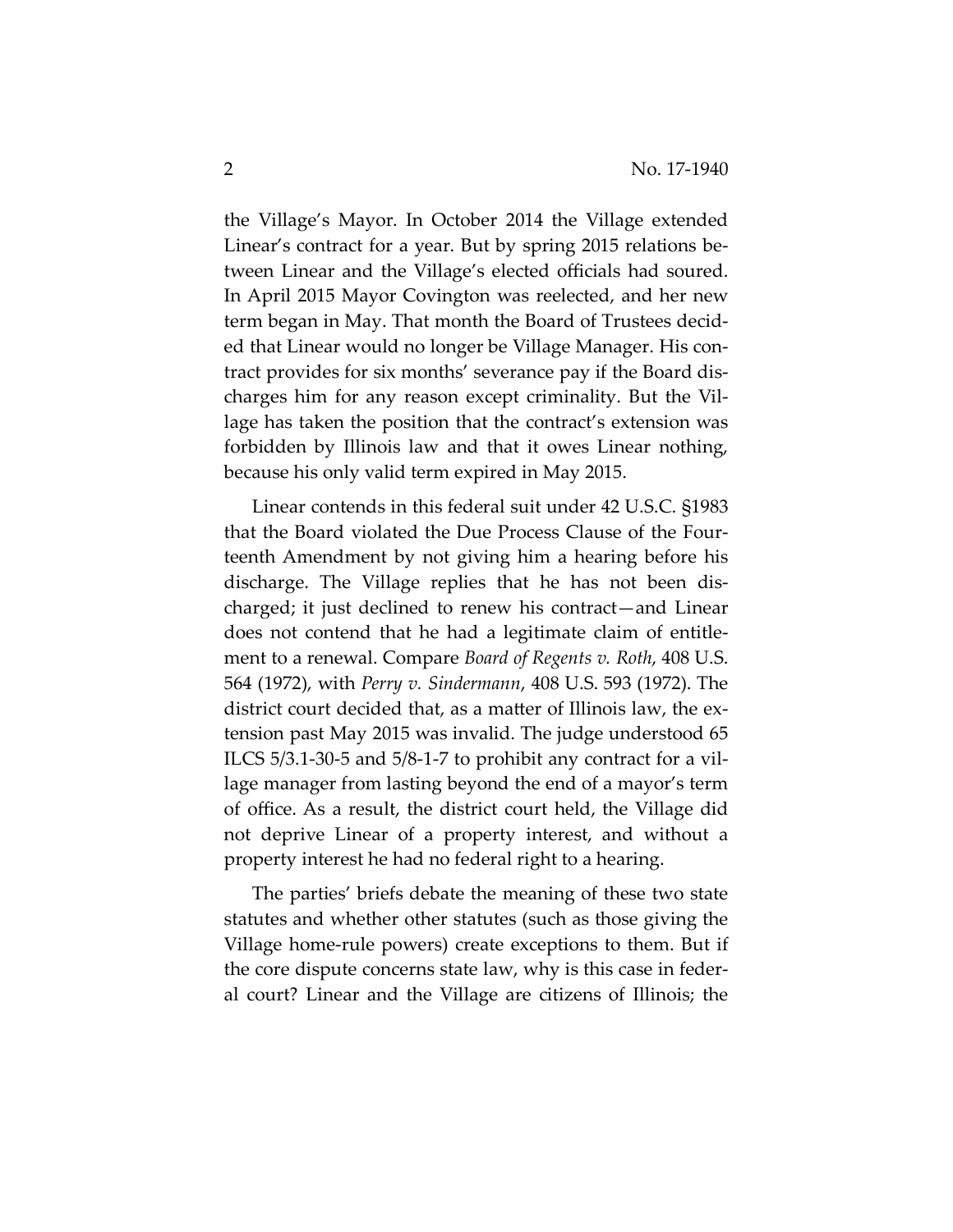absence of diversity means that only a claim arising under federal law allows adjudication. Linear has of course *asserted* a federal theory: that the Due Process Clause entitles him to a hearing. But that seems to be a makeweight, a way of getting a state-law dispute resolved by a federal judge.

Sometimes a statute or established practice creates a legitimate claim of entitlement to keep one's job, which amounts to a property interest that under *Roth* and its successors requires a hearing before the employee can be fired. But Linear has never had a legitimate claim of entitlement to remain as Village Manager. His contract allowed the Village to fire him without cause. His entitlement was not to stay in a policy-making job—no unit of government can contract away its right to have the voters and their elected representatives set public policy—but to receive the contracted-for severance pay. So Linear could not have a federal right to a hearing before someone else took his job; he has at most a right to a hearing to determine whether he gets six months' severance pay. And that's a question of Illinois law only.

A contractual right to severance pay is a form of property interest, but this does not imply that a hearing must precede the municipality's decision to have a new Village Manager. Severance pay cannot be transmuted to a sinecure, and elected officials' ability to replace high officials frustrated, by the fact that pre-termination hearings take time. If Congress promised Cabinet officers six months' pay if fired by the President without cause, that would not entitle the officer to keep the job while disputes about "cause" were resolved. Cf. *Myers v. United States*, 272 U.S. 52 (1926).

Many years ago we held that, for someone who relies on a property interest created by a contract with a public body,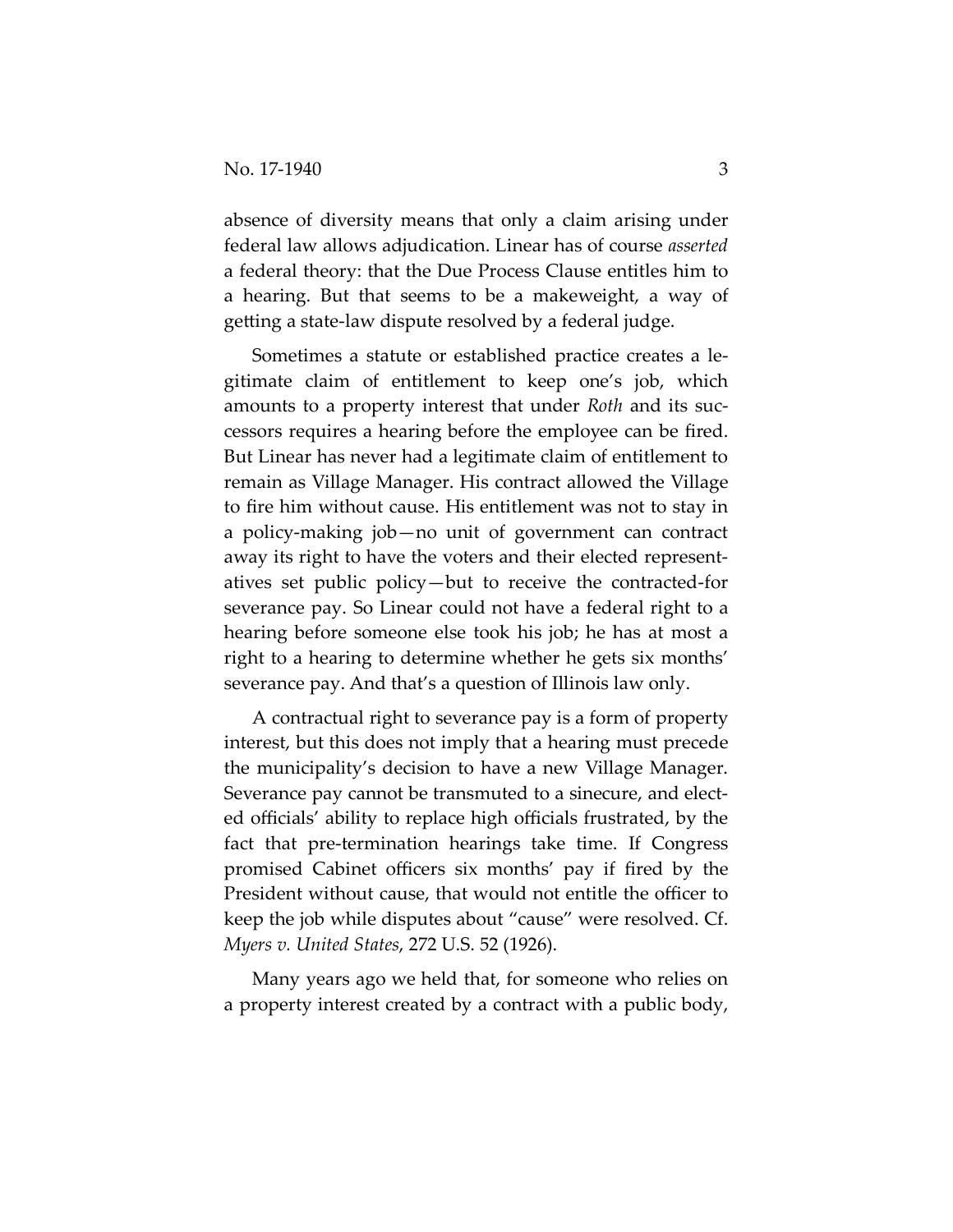the process due when the government arguably has broken its promise is the opportunity to seek damages from a state court. *Mid-American Waste Systems, Inc. v. Gary*, 49 F.3d 286 (7th Cir. 1995). That conclusion has been repeated many times since. See, e.g., *Kay v. Board of Education*, 547 F.3d 736 (7th Cir. 2008); *Blackout Sealcoating, Inc. v. Peterson*, 733 F.3d 688 (7th Cir. 2013). Linear has not contended that he would be unable to obtain a hearing from a state court, which could award severance pay or another appropriate remedy. As long as the state courts are open, they provide the right forum for the parties' dispute about whether the extension past May 2015 was valid.

Linear resists this conclusion by contending that both his contract and an ordinance entitle him to a hearing before his removal, despite the Village's entitlement to fire him for any reason (that is, without cause). The problem with that argument is that procedural rights based on a contract or an ordinance have nothing to do with the Due Process Clause, which protects substantive interests—rights in life, liberty, or property—rather than state-created procedures. The Supreme Court made that clear in *Olim v. Wakinekona*, 461 U.S. 238, 250 (1983), and *Hewitt v. Helms*, 459 U.S. 460, 471 (1983), which rejected the kind of argument that Linear makes: that procedures required by state law create property interests and hence lead to a federal requirement that the state procedures be used. State-law rights can't be bootstrapped into federal rights so easily. Countless times the Justices have rejected contentions that the federal Constitution requires states to follow their own law. See, e.g., *Snowden v. Hughes*, 321 U.S. 1, 11–13 (1944) (an argument that a failure to follow procedures established by state law thereby violates the Constitution is so insubstantial that it does not establish fed-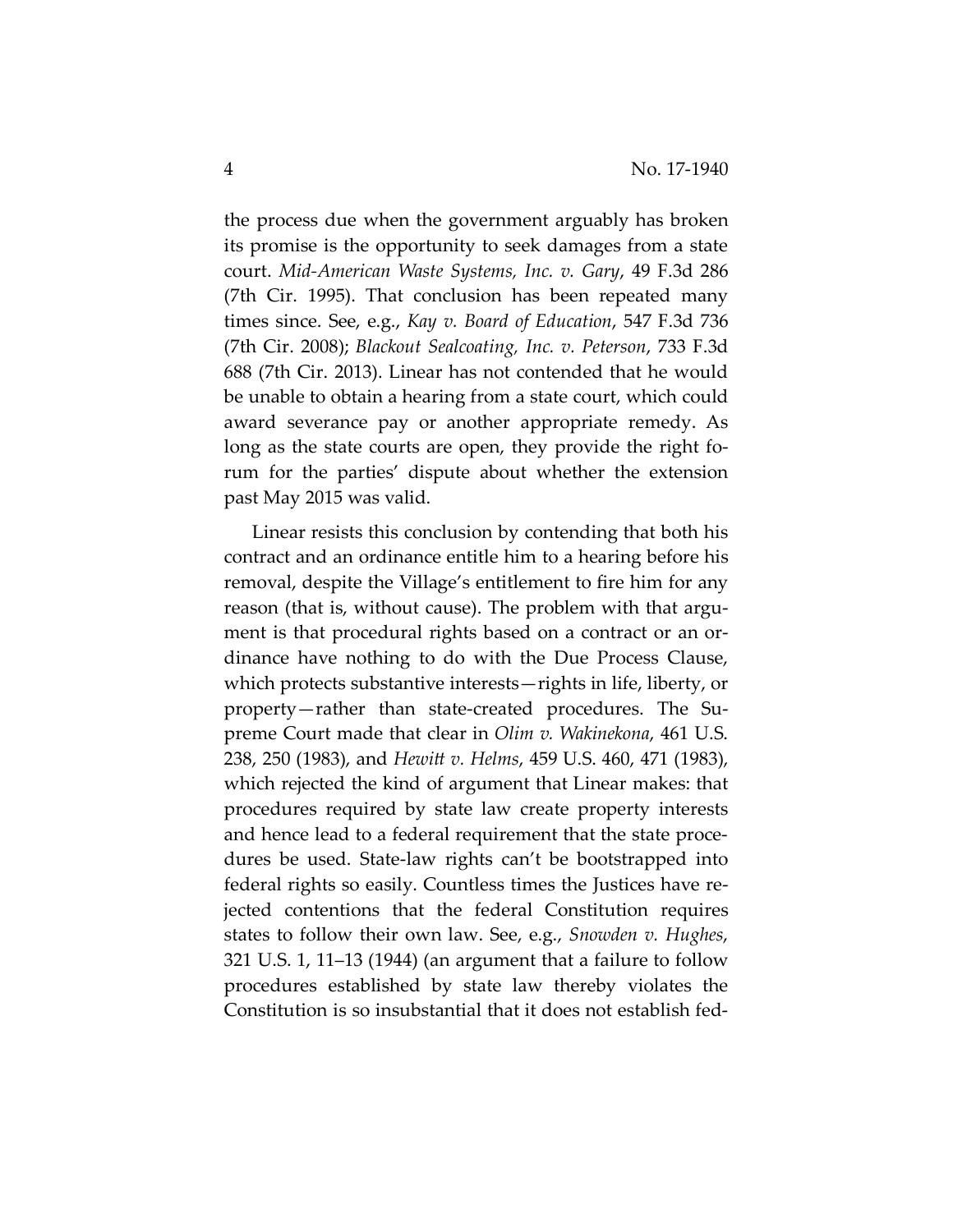eral jurisdiction); *Beck v. Washington*, 369 U.S. 541, 554–55 (1962); *Rivera v. Illinois*, 556 U.S. 148, 158 (2009); *Swarthout v. Cooke*, 562 U.S. 216, 220–22 (2011). We regularly disparage arguments of the sort that Linear advances. See, e.g., *Babchuk v. Indiana University Health, Inc*., 809 F.3d 966, 970 (7th Cir. 2016); *Sung Park v. Indiana University School of Dentistry*, 692 F.3d 828, 832 (7th Cir. 2012); *Weinstein v. University of Illinois*, 811 F.2d 1091, 1097–98 (7th Cir. 1987). The state-procedurerequires-federal-procedure theme fares no better today.

In another decision released today, we conclude that a different public employee asserting a right to a hearing before discharge is entitled to litigate in federal court. *Breuder v. Board of Trustees*, No. 17-1577 (7th Cir. Apr. 17, 2018). The reasons for the disparate outcomes bear emphasis.

First, Breuder had a contractual right to keep his job unless he committed misconduct; Linear lacks such a right, so that a hearing was not required to protect an entitlement to the job (as opposed to an entitlement to receive damages). Second, accusations of misconduct accompanied Breuder's termination, creating a federal right to a name-clearing hearing independent of any contractual rights under state law. See *Codd v. Velger*, 429 U.S. 624 (1977). Third, the right to a hearing for Breuder rested on federal law, while Linear locates that right in the contract and state law, subjects on which only a state court can be authoritative.

Linear's complaint presents claims under state as well as federal law. For the reasons we have explained, the federal claim rests on a mistaken appreciation of the role the Constitution plays in enforcing state-law rights. The district court relinquished supplemental jurisdiction of Linear's state-law claims. The state judiciary is free to address those claims